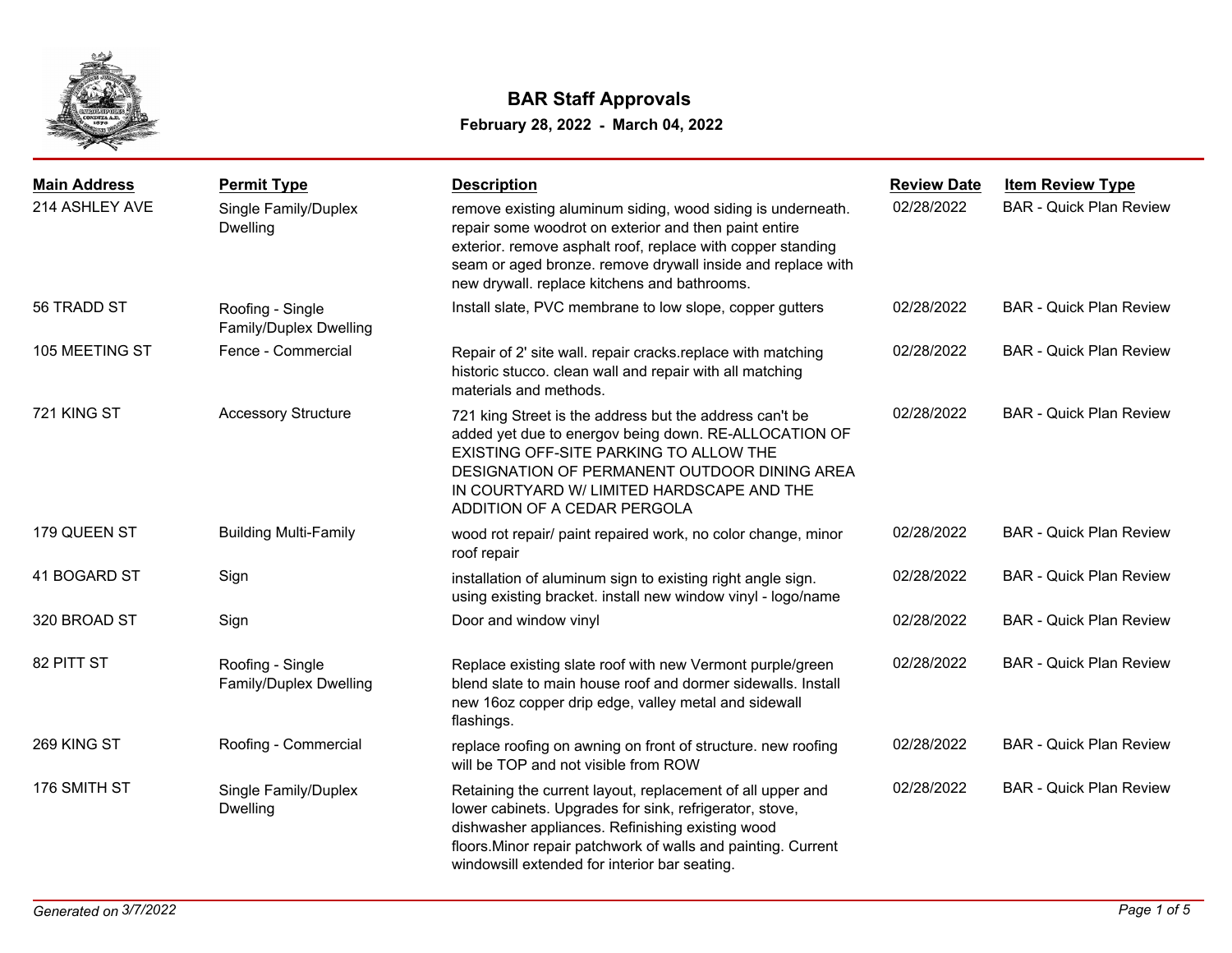| <b>Main Address</b>                    | <b>Permit Type</b>                      | <b>Description</b>                                                                                                                                                                                                                                                                                                                                                                                                                                                                                                                                                                                                                                                                                                                                                                                                         | <b>Review Date</b> | <b>Item Review Type</b>        |
|----------------------------------------|-----------------------------------------|----------------------------------------------------------------------------------------------------------------------------------------------------------------------------------------------------------------------------------------------------------------------------------------------------------------------------------------------------------------------------------------------------------------------------------------------------------------------------------------------------------------------------------------------------------------------------------------------------------------------------------------------------------------------------------------------------------------------------------------------------------------------------------------------------------------------------|--------------------|--------------------------------|
| 191 BROAD ST                           | Painting                                | pressure washing, scrape, replace any rot wood, putty,<br>caulk, prime and paint 2 sides of the home. right and left 2<br>porches, front and back                                                                                                                                                                                                                                                                                                                                                                                                                                                                                                                                                                                                                                                                          | 02/28/2022         | <b>BAR - Quick Plan Review</b> |
| 174 FISHBURNE ST                       | Single Family/Duplex<br>Dwelling        | *SI*raise existing structure to code compliance (AE 10),<br>renovation to front and demolition/addition of back of house<br>per plans                                                                                                                                                                                                                                                                                                                                                                                                                                                                                                                                                                                                                                                                                      | 02/28/2022         | <b>BAR - Quick Plan Review</b> |
| 60 CALHOUN ST                          | Single Family/Duplex<br><b>Dwelling</b> | 5 pieces of siding replace, reglaze some windows and minor<br>board repairs                                                                                                                                                                                                                                                                                                                                                                                                                                                                                                                                                                                                                                                                                                                                                | 03/01/2022         | <b>BAR - Quick Plan Review</b> |
| 36 SAVAGE ST                           | Painting                                | Painting siding, trim, doors, color change of siding from light<br>pink to yellowish color                                                                                                                                                                                                                                                                                                                                                                                                                                                                                                                                                                                                                                                                                                                                 | 03/01/2022         | <b>BAR</b> - Quick Plan Review |
| 11 REID ST                             | Painting                                | painting exterior of house                                                                                                                                                                                                                                                                                                                                                                                                                                                                                                                                                                                                                                                                                                                                                                                                 | 03/01/2022         | <b>BAR - Quick Plan Review</b> |
| <b>115 SAINT MARGARET</b><br><b>ST</b> | Demolition                              | demo work - remove interior walls, flooring, cabinetry,<br>subfloor, bathroom                                                                                                                                                                                                                                                                                                                                                                                                                                                                                                                                                                                                                                                                                                                                              | 03/01/2022         | <b>BAR - Quick Plan Review</b> |
| 47 CHURCH ST                           | Single Family/Duplex<br><b>Dwelling</b> | replace kitchen, butler, closet, and master bath cabinets and<br>fixtures. change exterior doors per plan. move plumbing and<br>electrical per plan.                                                                                                                                                                                                                                                                                                                                                                                                                                                                                                                                                                                                                                                                       | 03/01/2022         | <b>BAR - Quick Plan Review</b> |
| 64 CYPRESS ST                          | Single Family/Duplex<br>Dwelling        | repair boards and paint 1 side of house                                                                                                                                                                                                                                                                                                                                                                                                                                                                                                                                                                                                                                                                                                                                                                                    | 03/01/2022         | <b>BAR - Quick Plan Review</b> |
| 183 LINE ST                            | Single Family/Duplex<br>Dwelling        | New plumbing, HVAC, insulation, sheetrock & painting:<br>siding repair<br>updated scope: 2.10.22: The scope of work is as follows:<br>Exterior siding repair followed by exterior paint, same color.<br>New roof as well as replacing facia and soffits, followed by<br>paint (same color).                                                                                                                                                                                                                                                                                                                                                                                                                                                                                                                                | 03/01/2022         | <b>BAR - Quick Plan Review</b> |
|                                        |                                         | Interior: Continuing the work started by previous<br>homeowner/contractor. I will have to continue framing,<br>electrical and plumbing. I can pull permits for all. They all will<br>have to be rough-in inspected due to the current layout and<br>condition of the property. The layout will be as proposed in<br>the drawing provided. Rough electrical, plumbing have<br>already been started I'll just take it to a complete rough-in<br>status. Framing, a LVL will be needed to complete the open<br>concept and engineer drawing will be submitted as soon as<br>the engineer complete that task. If more details are needed,<br>outside the description in the application, please let me<br>know either by phone or email. I've attached a few photos as<br>well. Thanks and I look forward to hearing from you. |                    |                                |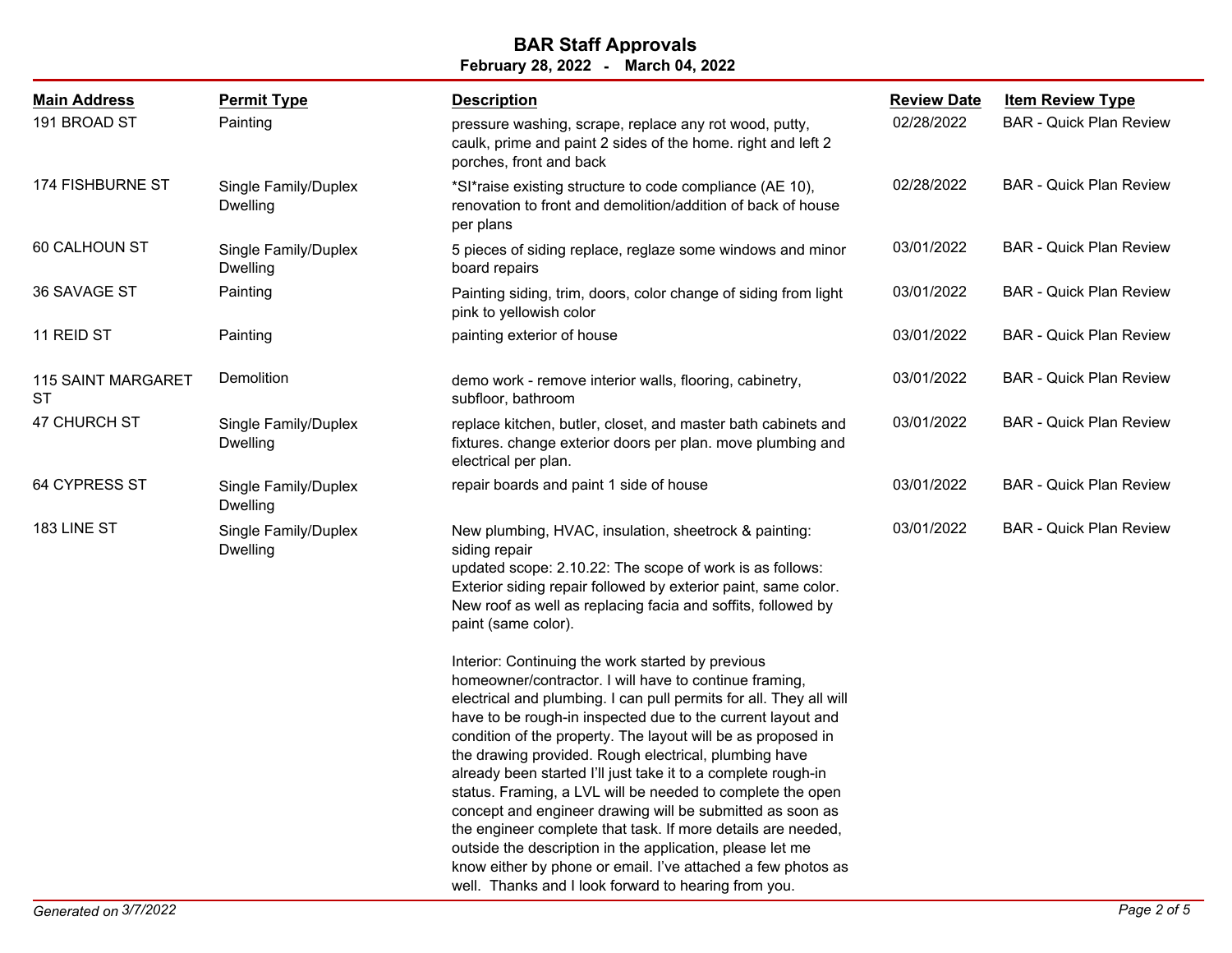| <b>Main Address</b>               | <b>Permit Type</b>                      | <b>Description</b>                                                                                                                                                                                                                                                                           | <b>Review Date</b> | <b>Item Review Type</b>        |
|-----------------------------------|-----------------------------------------|----------------------------------------------------------------------------------------------------------------------------------------------------------------------------------------------------------------------------------------------------------------------------------------------|--------------------|--------------------------------|
| 49 SMITH ST                       | Single Family/Duplex<br><b>Dwelling</b> | misc wood rot repair and repainting of new wood-same color,<br>no changes in wood trim or paint colors                                                                                                                                                                                       | 03/01/2022         | <b>BAR - Quick Plan Review</b> |
| 55 1/2 LEGARE ST                  | Painting                                | paint back of screen porch wall and paint satin coat on side<br>of house                                                                                                                                                                                                                     | 03/01/2022         | <b>BAR</b> - Quick Plan Review |
| 138 TRADD ST                      | Painting                                | prep and paint                                                                                                                                                                                                                                                                               | 03/01/2022         | <b>BAR - Quick Plan Review</b> |
| 127 LINE ST                       | Painting                                | exterior change paint color                                                                                                                                                                                                                                                                  | 03/01/2022         | <b>BAR - Quick Plan Review</b> |
| 92 KING ST                        | Single Family/Duplex<br><b>Dwelling</b> | stucco repair and painting to exterior of home. match<br>existing                                                                                                                                                                                                                            | 03/01/2022         | <b>BAR - Quick Plan Review</b> |
| 511 RUTLEDGE AVE<br><b>APT A</b>  | <b>Building Commercial</b>              | tenant upfit-former deli. changing to barber shop                                                                                                                                                                                                                                            | 03/01/2022         | <b>BAR - Quick Plan Review</b> |
| 176 JACKSON ST                    | <b>Building Commercial</b>              | 89 rental apartments, community facilities, and storage<br>space. Buildings A and B are new construction. Building C<br>and D are part of the old Archer School and are being<br>converted into apartments. This is a workforce/affordable<br>housing project. Building A has 30 apartments. | 03/01/2022         | <b>BAR - Quick Plan Review</b> |
| <b>33 MOULTRIE ST</b>             | Single Family/Duplex<br><b>Dwelling</b> | NO FLOOR PLAN CHANGES -Interior renovations: interior<br>hardwood flooring, drywall and selective demo for discovery.<br>*Revised: Replace/repair interior framing, exterior paint,<br>repair porch, roof and siding where needed.                                                           | 03/02/2022         | <b>BAR - Quick Plan Review</b> |
| 115 WENTWORTH ST<br><b>UNIT B</b> | Demolition                              | demo bldg complete removal of debris                                                                                                                                                                                                                                                         | 03/02/2022         | <b>BAR - Quick Plan Review</b> |
| 164 KING ST                       | <b>Building Commercial</b>              | remove and fill in abandoned basement access, adjacent to<br>the driveway                                                                                                                                                                                                                    | 03/02/2022         | <b>BAR - Quick Plan Review</b> |
| 18 BOGARD ST                      | Painting                                | changing front door color                                                                                                                                                                                                                                                                    | 03/02/2022         | <b>BAR - Quick Plan Review</b> |
| 65 VANDERHORST ST<br>UNIT A       | <b>Building Multi-Family</b>            | install temporary shoring as noted in the applied building<br>sciences report                                                                                                                                                                                                                | 03/02/2022         | <b>BAR - Quick Plan Review</b> |
| 8 S ADGERS WHF                    | Single Family/Duplex<br><b>Dwelling</b> | replace existing windows with recently approved kolbe and<br>kolbe hurricane rated historic profile windows                                                                                                                                                                                  | 03/02/2022         | <b>BAR - Quick Plan Review</b> |
| 10 S ADGERS WHF                   | Single Family/Duplex<br>Dwelling        | replace existing windows south and north facing windows<br>with kolbe heritage and ultra series. replace south facing<br>balcony doors with kolbe heritage series, outswing.                                                                                                                 | 03/02/2022         | <b>BAR - Quick Plan Review</b> |
| 58 RUTLEDGE AVE                   | Painting                                | repaint exterior                                                                                                                                                                                                                                                                             | 03/02/2022         | <b>BAR - Quick Plan Review</b> |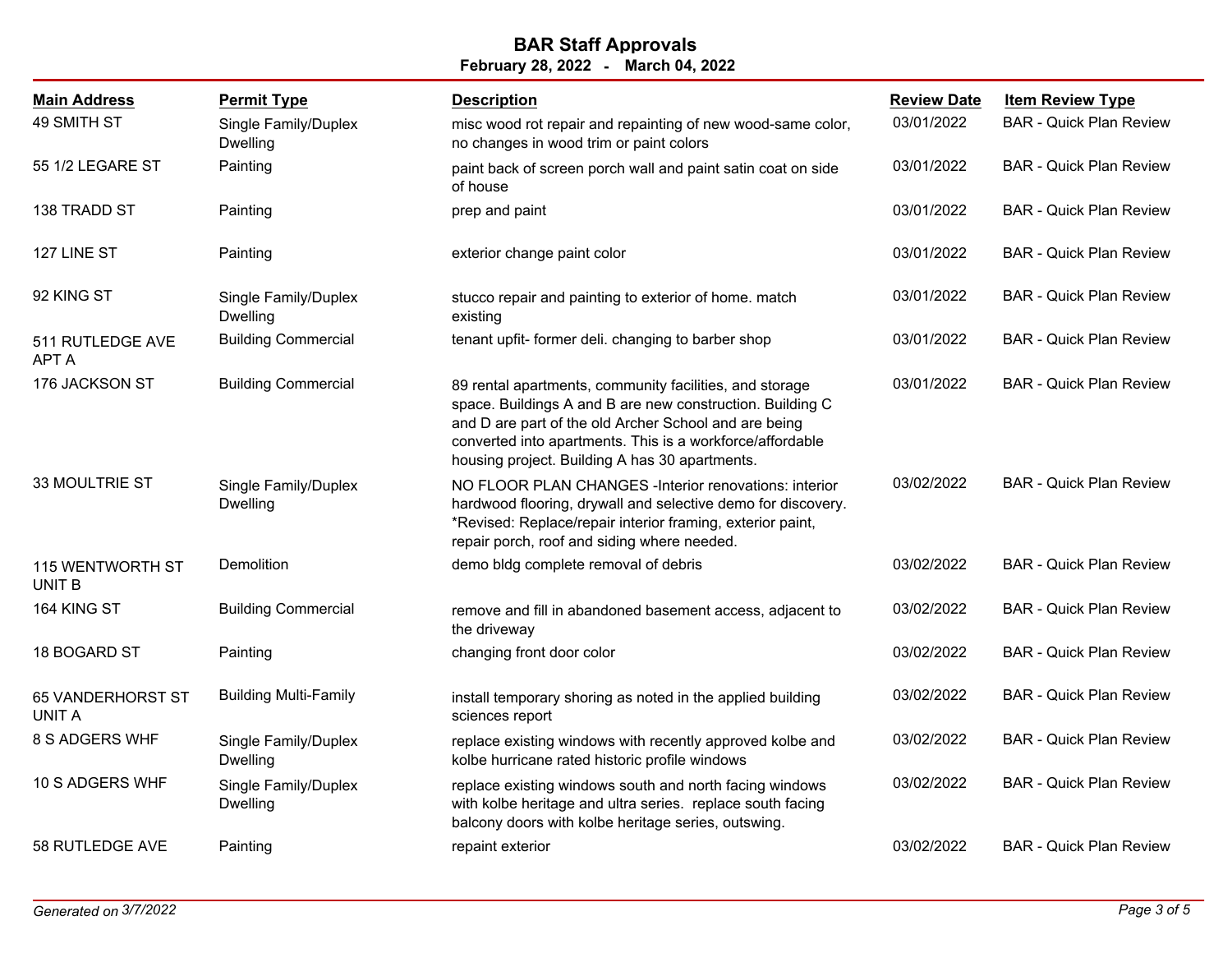| <b>Main Address</b><br>205 SAINT PHILIP ST | <b>Permit Type</b><br>Single Family/Duplex<br><b>Dwelling</b> | <b>Description</b><br>addition to existing home- Unit C                                                                                                                                                                                                                                                                      | <b>Review Date</b><br>03/02/2022 | <b>Item Review Type</b><br><b>BAR - Quick Plan Review</b> |
|--------------------------------------------|---------------------------------------------------------------|------------------------------------------------------------------------------------------------------------------------------------------------------------------------------------------------------------------------------------------------------------------------------------------------------------------------------|----------------------------------|-----------------------------------------------------------|
| 249 ASHLEY AVE                             | Painting                                                      | repaint same color trim, siding change color 2013-50 salmon<br>peach                                                                                                                                                                                                                                                         | 03/02/2022                       | <b>BAR - Quick Plan Review</b>                            |
| 219 SAINT PHILIP ST                        | Roofing - Single<br>Family/Duplex Dwelling                    | remove and replace roof shingles only                                                                                                                                                                                                                                                                                        | 03/02/2022                       | <b>BAR - Quick Plan Review</b>                            |
| 43 SOCIETY ST                              | Painting                                                      | new paint color for piazza door - front and back                                                                                                                                                                                                                                                                             | 03/02/2022                       | <b>BAR - Quick Plan Review</b>                            |
| 49 CANNON ST                               | Roofing - Commercial                                          | remove and replace shingles only                                                                                                                                                                                                                                                                                             | 03/02/2022                       | <b>BAR - Quick Plan Review</b>                            |
| 215 SAINT PHILIP ST                        | Roofing - Commercial                                          | remove and replace roof shingles only                                                                                                                                                                                                                                                                                        | 03/02/2022                       | <b>BAR - Quick Plan Review</b>                            |
| 213 SAINT PHILIP ST                        | Roofing - Commercial                                          | remove and replace roof shingles only                                                                                                                                                                                                                                                                                        | 03/02/2022                       | <b>BAR - Quick Plan Review</b>                            |
| 7 ELLIOTT ST                               | Painting                                                      | <b>Repaint Trim</b>                                                                                                                                                                                                                                                                                                          | 03/02/2022                       | <b>BAR - Quick Plan Review</b>                            |
| 177 MEETING ST                             | <b>Building Commercial</b>                                    | Remove existing exterior ATM and replace with new ATM<br>and after hours deposit box. Portion of existing masonry wall<br>will be removed for new after hours deposit box. Interior ATM<br>room: Remove portion of existing GYP wall furring to<br>structure, provide new finishes paint and wall base to match<br>existing. | 03/03/2022                       | <b>BAR - Quick Plan Review</b>                            |
| 5 CHARLOTTE ST APT<br>A                    | Single Family/Duplex<br><b>Dwelling</b>                       | replace bad boards and paint as needed                                                                                                                                                                                                                                                                                       | 03/03/2022                       | <b>BAR - Quick Plan Review</b>                            |
| <b>10 GREENHILL ST</b>                     | Painting                                                      | painting exterior siding, soffit, fascia, windows, doors,<br>shutters and foundation.                                                                                                                                                                                                                                        | 03/03/2022                       | <b>BAR - Quick Plan Review</b>                            |
| 147 KING ST                                | Painting                                                      | Painting exterior storefront and two entry doors.                                                                                                                                                                                                                                                                            | 03/03/2022                       | <b>BAR</b> - Quick Plan Review                            |
| <b>1145 KING ST</b>                        | Painting                                                      | painting exterior of house to match existing                                                                                                                                                                                                                                                                                 | 03/03/2022                       | <b>BAR - Quick Plan Review</b>                            |
| 175 KING ST                                | <b>Building Commercial</b>                                    | modify cabinets, all demo, new built ins, kitchen, all new<br>paint, upgrade windows                                                                                                                                                                                                                                         | 03/03/2022                       | <b>BAR - Quick Plan Review</b>                            |
| 1 COUNCIL ST                               | <b>Building Commercial</b>                                    | repair siding on one side of building                                                                                                                                                                                                                                                                                        | 03/03/2022                       | <b>BAR - Quick Plan Review</b>                            |
| 2 BOGARD ST                                | Single Family/Duplex<br><b>Dwelling</b>                       | building shoring for structural safety                                                                                                                                                                                                                                                                                       | 03/03/2022                       | <b>BAR - Quick Plan Review</b>                            |